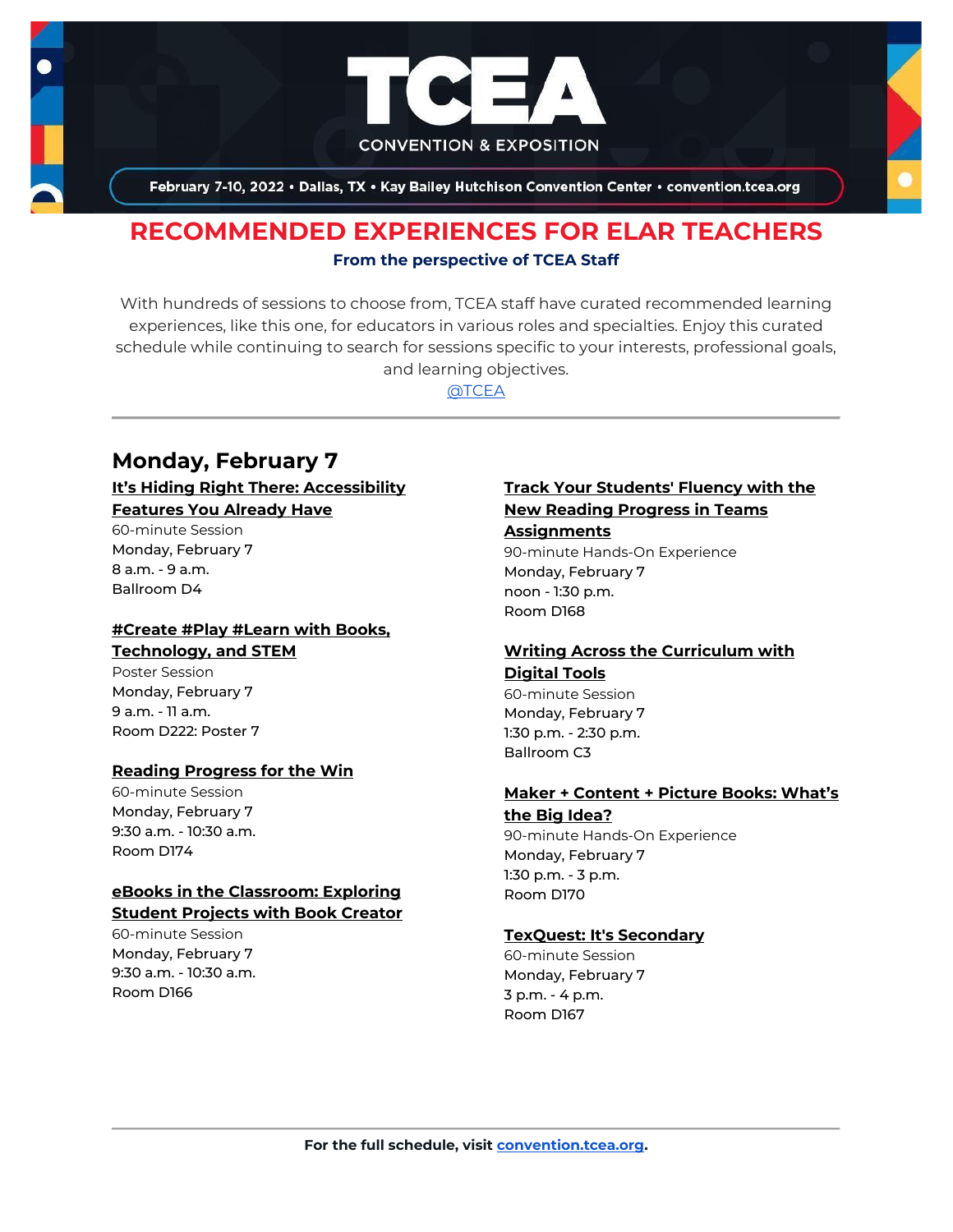



February 7-10, 2022 . Dallas, TX . Kay Bailey Hutchison Convention Center . convention.tcea.org

## **[Blended Learning and Station Rotation](https://register.tcea.org/2022/session_list.cfm?session_key=0231D30B-F04D-A206-2B64-8F66FA8F35A4&session_date=Monday,%20Feb%2007,%202022)**

**[in Secondary ELAR Classrooms](https://register.tcea.org/2022/session_list.cfm?session_key=0231D30B-F04D-A206-2B64-8F66FA8F35A4&session_date=Monday,%20Feb%2007,%202022)** 90-minute Hands-On Experience Monday, February 7 3:30 p.m. - 5 p.m. Room D170

# **Tuesday, February 8**

#### **[Let's Bring Literacy to Life Through](https://register.tcea.org/2022/session_list.cfm?session_key=C22522D7-F04D-A206-2B64-76E71CD3730B&session_date=Tuesday,%20Feb%2008,%202022)  [Making and Technology](https://register.tcea.org/2022/session_list.cfm?session_key=C22522D7-F04D-A206-2B64-76E71CD3730B&session_date=Tuesday,%20Feb%2008,%202022)**

60-minute Roundtable Discussion Tuesday, February 8 8 a.m. - 9 a.m. D220/227

# **[Supporting Student Readers and Writers](https://register.tcea.org/2022/session_list.cfm?session_key=CBC88EE5-F04D-A206-2B64-A6631F8C2BDF&session_date=Tuesday,%20Feb%2008,%202022)**

**[in Every Class](https://register.tcea.org/2022/session_list.cfm?session_key=CBC88EE5-F04D-A206-2B64-A6631F8C2BDF&session_date=Tuesday,%20Feb%2008,%202022)** 45-minute Session

Tuesday, February 8 12:30 p.m. - 1:15 p.m. Ballroom D1

# **Wednesday, February 9**

#### **[A Minion Different Student-Created](https://register.tcea.org/2022/session_list.cfm?session_key=02300714-F04D-A206-2B64-BCFDBEBAE941&session_date=Wednesday,%20Feb%2009,%202022)  [Literacy Stations](https://register.tcea.org/2022/session_list.cfm?session_key=02300714-F04D-A206-2B64-BCFDBEBAE941&session_date=Wednesday,%20Feb%2009,%202022)**

90-minute Hands-On Experience Wednesday, February 9 10 a.m. - 11:30 a.m. Room C145

#### **[Computationally Re-Thinking Reading](https://register.tcea.org/2022/session_list.cfm?session_key=0233C9CC-F04D-A206-2B64-4A71325E1410&session_date=Wednesday,%20Feb%2009,%202022)  [Instruction for All Learners](https://register.tcea.org/2022/session_list.cfm?session_key=0233C9CC-F04D-A206-2B64-4A71325E1410&session_date=Wednesday,%20Feb%2009,%202022)**

90-minute Roundtable Discussion Wednesday, February 9 11 a.m. - 12:30 p.m. Room D220/227

## **[Tech Tools to Engage Your Readers](https://register.tcea.org/2022/session_list.cfm?session_key=02422E1C-F04D-A206-2B64-7FF0E53D62D5&session_date=Wednesday,%20Feb%2009,%202022)**

60-minute Session Wednesday, February 9 noon - 1 p.m. Room C147

## **[Reading in a Digital World](https://register.tcea.org/2022/session_list.cfm?session_key=023F4E4A-F04D-A206-2B64-58DCCF482A34&session_date=Tuesday,%20Feb%2008,%202022)**

45-minute Session Tuesday, February 8 3:30 p.m. - 4:15 p.m. Ballroom D1

## **[Robert Knight Exhibit Hall](https://register.tcea.org/2022/session_list.cfm?session_key=61CDF249-F04D-A206-2B64-15D6559D2515&session_date=Tuesday,%20Feb%2008,%202022)**

Special Event Tuesday, February 8 2 p.m. – 7 p.m. Exhibit Hall

#### **[Dedicated Exhibit Hall](https://register.tcea.org/2022/session_list.cfm?session_key=61CDD8E6-F04D-A206-2B64-74AAAD8173D7&session_date=Wednesday,%20Feb%2009,%202022)**

Special Event Wednesday, February 9 2 p.m. – 3 p.m. Exhibit Hall

# **[Un-Googleable: Taking Students from](https://register.tcea.org/2022/session_list.cfm?session_key=0243D628-F04D-A206-2B64-5A19CEFCDA5E&session_date=Wednesday,%20Feb%2009,%202022)  [Plagiarism and Writing Summaries to](https://register.tcea.org/2022/session_list.cfm?session_key=0243D628-F04D-A206-2B64-5A19CEFCDA5E&session_date=Wednesday,%20Feb%2009,%202022)**

**[Original Analysis and Synthesis](https://register.tcea.org/2022/session_list.cfm?session_key=0243D628-F04D-A206-2B64-5A19CEFCDA5E&session_date=Wednesday,%20Feb%2009,%202022)** 60-minute Session

Wednesday, February 9 3:30 p.m. - 4:30 p.m. Room D166